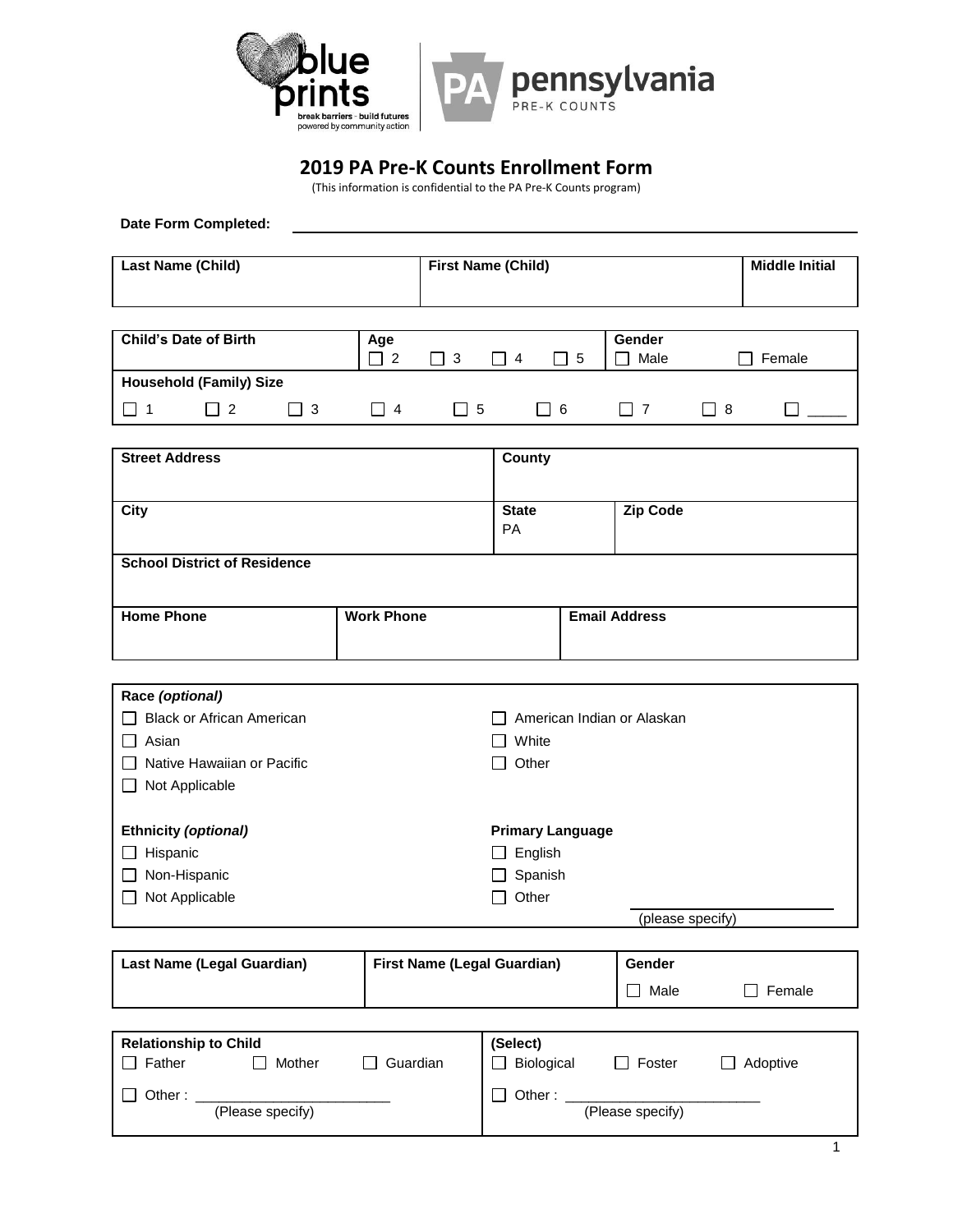| Household Income (required) check box: |                            |                            |  |  |  |
|----------------------------------------|----------------------------|----------------------------|--|--|--|
| Less Than \$5,000                      | $\Box$ \$5,001 - \$10,000  | $\Box$ \$10,001 - \$15,000 |  |  |  |
| $\Box$ \$15,001 - \$20,000             | $\Box$ \$20,001 - \$25,000 | $\Box$ \$25,001 - \$30,000 |  |  |  |
| $\Box$ \$30,001 - \$35,000             | $\Box$ \$35,001 - \$40,000 | $\Box$ \$40,001 - \$45,000 |  |  |  |
| $\Box$ \$45,001 - \$50,000             | $\Box$ \$50,001 - \$60,000 | $\Box$ \$60,001 - \$70,000 |  |  |  |
| $\Box$ \$70,001 - \$100,000            | <b>More Than \$100,000</b> |                            |  |  |  |

## Actual Annual Verified Gross Household (Family) Income: 5

*(Attach copies of documents used to verify income prior to enrollment)*

Family income is at or below 300% of federal poverty level (required risk factor). Consider all sources of income.  $\Box$ See *Federal Poverty Level Guidelines* relative to family size (must be verified prior to enrollment).

## **Other Child Eligibility Risk Factor Criterion** *(Must check all that apply):*

| П      | Behavioral Supports: A child who was referred to PA Pre-K Counts from an appropriately credentialed health<br>or mental health practitioner who is not employed by the PA Pre-K Counts program; a child who is receiving<br>mental health treatment. Additional verification beyond the interview is required.                                                                                                                                                                                                                                                                                                                                                                                                                                                                                                |  |  |  |  |
|--------|---------------------------------------------------------------------------------------------------------------------------------------------------------------------------------------------------------------------------------------------------------------------------------------------------------------------------------------------------------------------------------------------------------------------------------------------------------------------------------------------------------------------------------------------------------------------------------------------------------------------------------------------------------------------------------------------------------------------------------------------------------------------------------------------------------------|--|--|--|--|
| $\Box$ | Child Protective Services: A child who is a foster child, a kinship care child or receiving Children and Youth<br>services.                                                                                                                                                                                                                                                                                                                                                                                                                                                                                                                                                                                                                                                                                   |  |  |  |  |
| $\Box$ | Education Level of Guardian: Does not have high school diploma or GED or post-secondary degree.                                                                                                                                                                                                                                                                                                                                                                                                                                                                                                                                                                                                                                                                                                               |  |  |  |  |
| $\Box$ | English Language Learner: A child whose first language is not English and who is in the process of learning<br>English is considered an English Language Learner.                                                                                                                                                                                                                                                                                                                                                                                                                                                                                                                                                                                                                                             |  |  |  |  |
| $\Box$ | Individualized Education Plan (IEP): A child who is currently enrolled in the Preschool Early Intervention<br>program with an active IEP. Verification would be a copy of the IEP or other source of documentation from the<br>parent or Early Intervention provider.                                                                                                                                                                                                                                                                                                                                                                                                                                                                                                                                         |  |  |  |  |
| □      | Incarcerated Parent: A child for whom one of the child's parents is currently in prison.                                                                                                                                                                                                                                                                                                                                                                                                                                                                                                                                                                                                                                                                                                                      |  |  |  |  |
|        | Homeless: A child who lacks a fixed, regular, and adequate nighttime residence due to one of the following:<br>A. Children who are sharing the housing of other persons due to loss of housing, economic hardship, or<br>a similar reason; are living in motels, hotels, or camping grounds due to lack of alternate<br>accommodations; are living in emergency or transitional shelters; are abandoned in hospitals; or are<br>awaiting foster care placement;<br>Children who have a primary nighttime residence that is a public or private place not designed for or<br>В.<br>ordinarily used as a regular sleeping accommodation for human beings;<br>C. Children who are living in cars, parks, public places, abandoned buildings, substandard housing, bus<br>or train stations, or similar settings. |  |  |  |  |
| $\Box$ | Migrant (Non-Immigrant)/Seasonal Student: A migrant child has moved from one school district to another<br>in order to accompany or to join a migrant parent or guardian, who is a migratory worker or migratory fisher,<br>within the preceding 36 months, in order to obtain temporary or seasonal employment in qualifying agricultural<br>or fishing work including agri-related businesses such as meat or vegetable processing, working in nurseries<br>such as Christmas and evergreen trees farming.                                                                                                                                                                                                                                                                                                  |  |  |  |  |
|        | Teen Mother: A child whose mother was under the age of 18 when the child was born.                                                                                                                                                                                                                                                                                                                                                                                                                                                                                                                                                                                                                                                                                                                            |  |  |  |  |